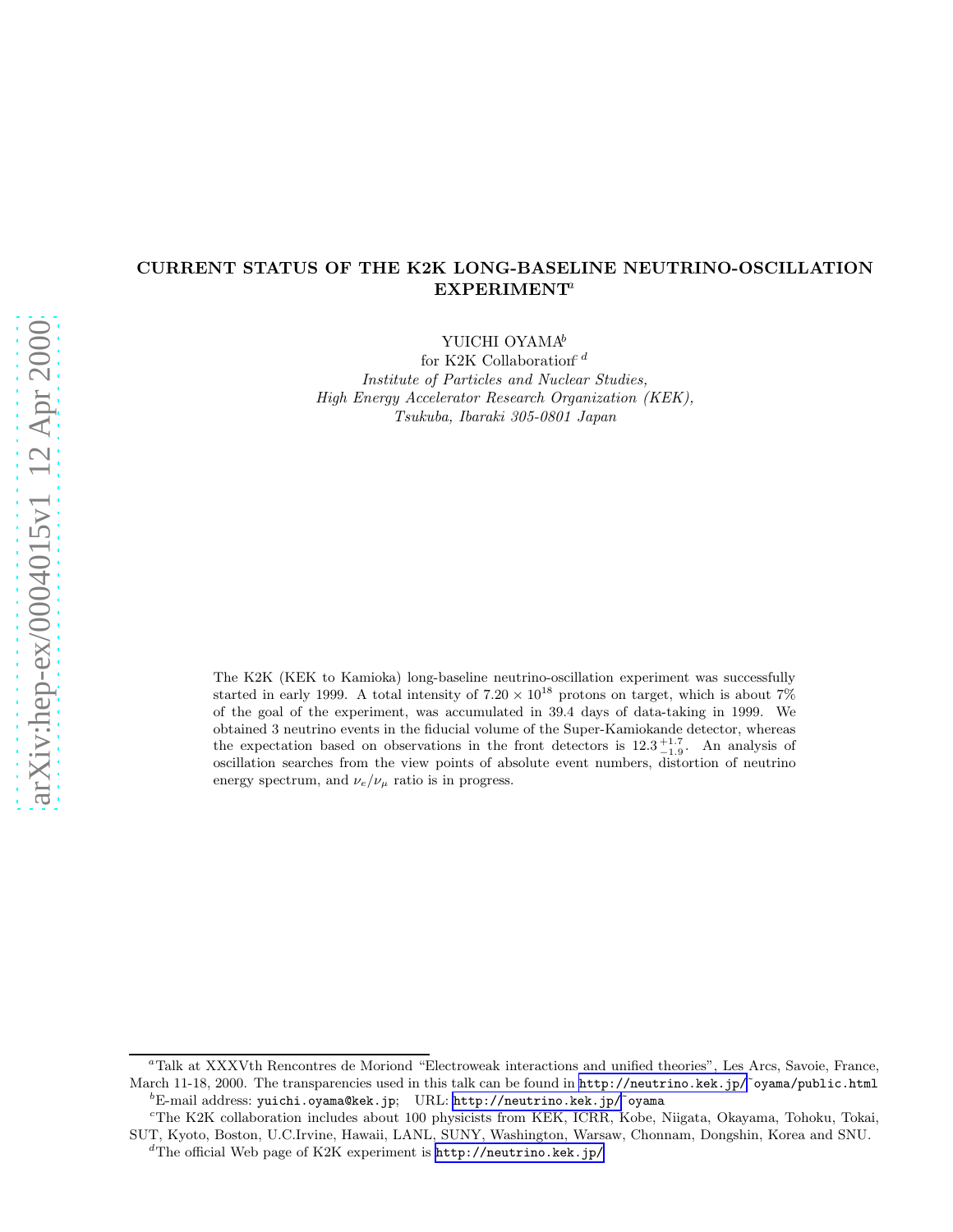## 1 Introduction

The K2K experiment<sup>[1](#page-7-0),[2](#page-7-0)</sup> is the first long-baseline neutrino-oscillation experiment using an artificial neutrino beam. Almost a pure  $\nu_{\mu}$  beam from  $\pi^{+}$  decays is generated in the KEK 12-GeV/c Proton Synchrotron, and is detected in Super-Kamiokande (SK) 250km away. Neutrino oscillation can be examined from characteristics of the neutrino events observed in SK. The nominal sensitive region in the neutrino-oscillation parameters is  $\Delta m^2 > 3 \times 10^{-3}$ eV<sup>2</sup>, which covers the parameter region suggested by the atmospheric neutrino anomaly observed by several underground experiments,  $3,4,5$  $3,4,5$  $3,4,5$  $3,4,5$  $3,4,5$  and confirmed by SK.<sup>[6](#page-7-0)</sup> The sensitive regions on the neutrino oscillation parameters for  $\nu_\mu \leftrightarrow \nu_\tau$  oscillation and  $\nu_e \leftrightarrow \nu_\mu$  oscillation are shown in Figure 1.

## 2 Neutrino beam and detectors

The K2K experiment consists of (1)a proton synchrotron and neutrino beam line including magnetic horns<sup>[20](#page-7-0)</sup> and various beam monitors, (2)two front detectors (1kt water Cherenkov detector (1KT) and so-called Fine Grained detector (FGD)) 300m downstream of the target and (3)SK as a far detector. The detailed design and performance of those components were already presented in Ref.2, and are not discussed in this report. Instead, the design of the neutrino beam line and the property of the neutrino beam are given in Table 1. The design, performance and event rate of the detectors are summarized in Table 2. A schematic view of the K2K front detector is also shown in Figure 2.

## 3 Summary of the data in 1999

The K2K experiment was successfully started in early 1999. The first neutrino beam was generated on January 27. After machine studies and beam tuning, the first physics run was started on March 3. In 1999, about 100 days of physics data-taking was scheduled. However, the successful physics datataking was only for 39.4 days, due to some problems with the neutrino beam line. On June 19, the first



Figure 1: Sensitive region on the neutrino oscillation parameters,  $\Delta m^2$  and  $\sin^2 2\theta$  for  $(a)\nu_\mu \leftrightarrow \nu_\tau$  oscillation and (b) $\nu_e \leftrightarrow \nu_\mu$  oscillation. The allowed region by Kamiokande,<sup>3</sup> LSND,<sup>7</sup> Super-Kamiokande,<sup>8</sup> and excluded (or sensitive) regions by other experiments are also plotted $9-19$  in solid (dashed) lines. The K2K calculation includes recent progress on the simulation of neutrino generation, neutrino interaction, and detector response.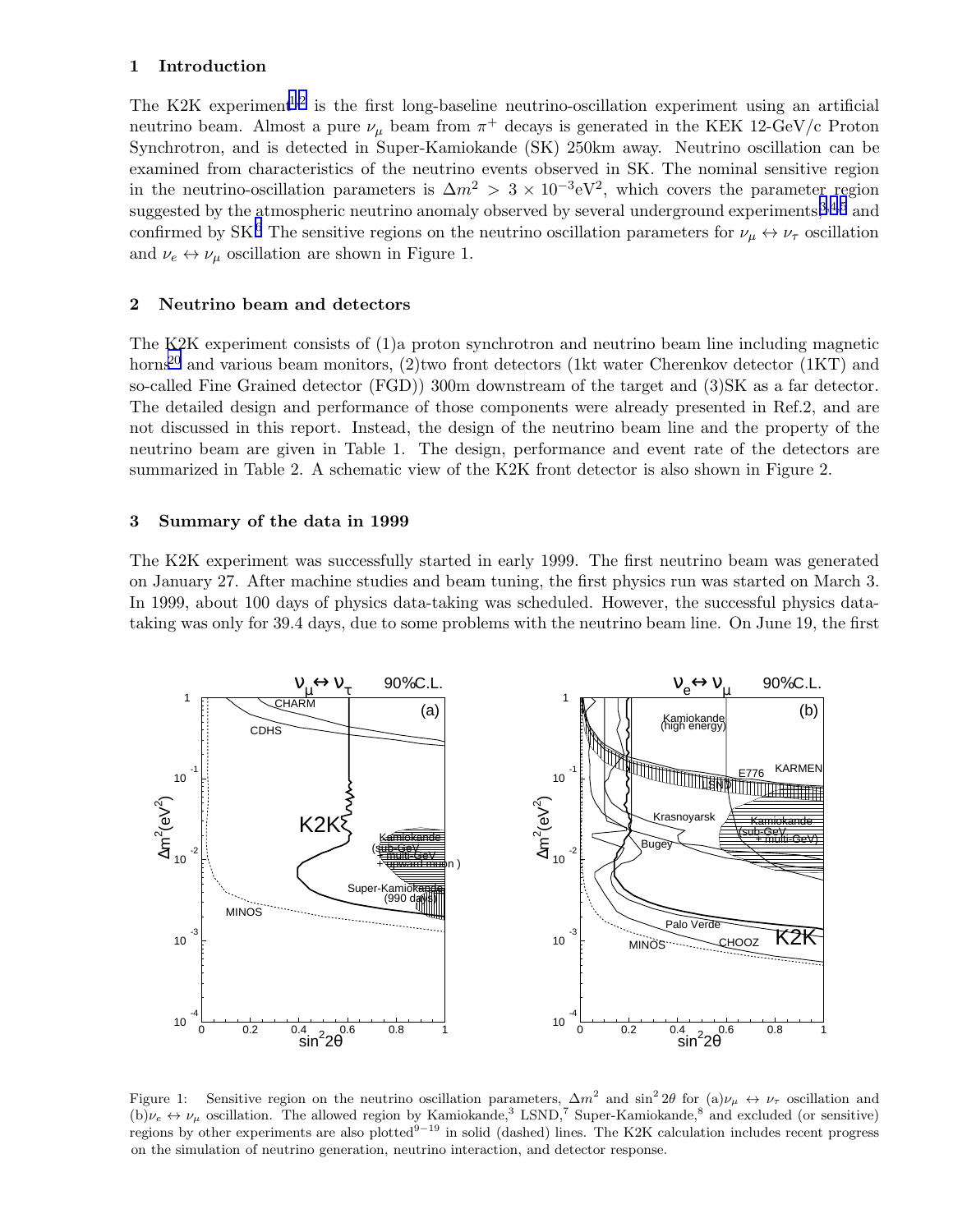Table 1: Design of the neutrino beam line and property of the neutrino beam.

| Neutrino beam line                  |                                                         |  |  |
|-------------------------------------|---------------------------------------------------------|--|--|
| $\bullet$ proton momentum           | $12 \text{ GeV/c}$                                      |  |  |
| $\bullet$ proton intensity          | $5.4 \times 10^{12}$ proton/pulse                       |  |  |
| • extraction mode                   | fast extraction                                         |  |  |
| • beam duration                     | $\sim$ 1.1 µsecond for every 2.2 second                 |  |  |
| $\bullet$ target                    | $3cm\phi\times 65cm$ Aluminum                           |  |  |
| $\bullet$ decay tunnel              | $200 \text{ m}$                                         |  |  |
| Property of the neutrino beam       |                                                         |  |  |
| $\bullet$ mean energy               | $1.4~\mathrm{GeV}$                                      |  |  |
| $\bullet$ peak energy               | $1.0 \text{ GeV}$                                       |  |  |
| $\bullet$ $\nu_e/\nu_\mu$           | $\sim$ 1\%                                              |  |  |
| $\bullet$ flux at 300m downstream   | $1.7 \times 10^{12} \nu/cm^2$ for $10^{20}$ p.o.t       |  |  |
| $\bullet$ flux at 250 km downstream | $1.3 \times 10^6 \nu \mathrm{cm}^2$ for $10^{20}$ p.o.t |  |  |

neutrino event was observed in SK. In the 1999 run, the integrated proton intensity was  $7.20 \times 10^{18}$ p.o.t. (protons on target), which is about 7% of the goal of the experiment,  $10^{20}$  $10^{20}$  p.o.t.<sup>1</sup>

The neutrino beam direction has been confirmed to agree with the direction of the SK detector within 0.3 mrad based on the data of the beam monitors.<sup>[2](#page-7-0)</sup> Because the absolute flux and energy spectrum of the neutrino beam are expected to be almost the same within 3 mrad, the adjustment of the neutrino beam direction is sufficient.

The selection of neutrino events in SK employs the time difference between the neutrino beam and each event. Considering the neutrino beam duration  $(1.1\mu \text{sec})$  and accuracy of the absolute time determination  $(< 0.3 \mu$ sec), events within a 1.5 $\mu$ sec time window covering the neutrino beam period are selected. A total of 12 events have been found, which includes events in the inner counter, in the outer counter and interactions in the surrounding rock. Among them, 3 events were detected in the fiducial volume of the inner counter. Because the expected atmospheric neutrino background in the fiducial volume within the neutrino beam period is calculated to be  $2 \times 10^{-4}$  events, the 3 events in the fiducial volume are a clear signal of neutrinos from KEK.



Figure 2: Front detector in the K2K experiment. The arrangement of the trigger counters is slightly changed from Ref.2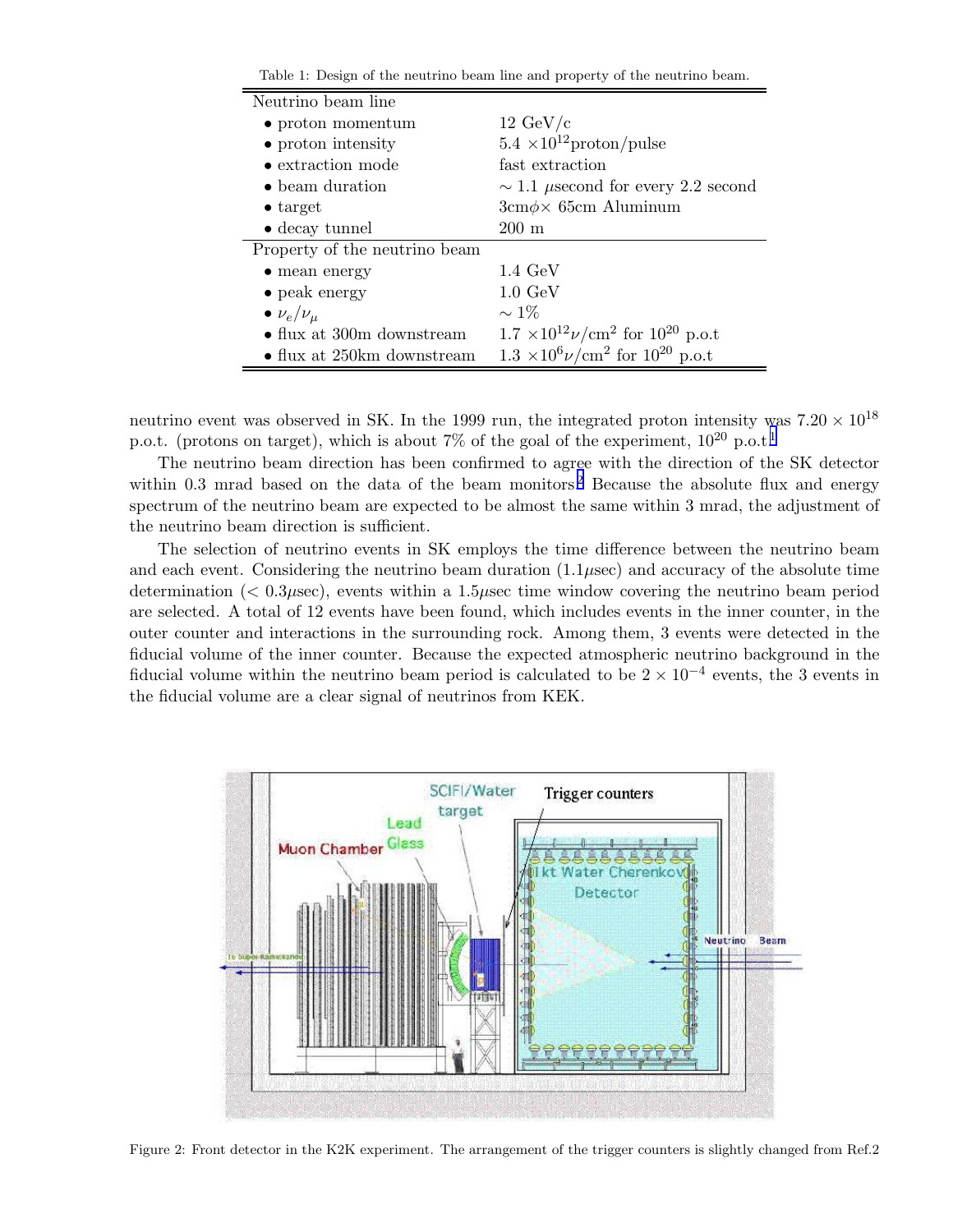Table 2: Design, purpose, performance, event rate of detectors in the K2K experiment. Some of the numbers given in Ref.2 have been replaced with the results of measurements

# Front detectors 300m downstream (A)1kt water Cherenkov Detector

| $\bullet$ design                   | $1/50$ (total volume) miniature of the Super-Kamiokande detector. 496 tons of                       |  |  |  |  |
|------------------------------------|-----------------------------------------------------------------------------------------------------|--|--|--|--|
|                                    | water are viewed by 860 20-inch $\phi$ PMTs. The fiducial mass is 50.3 ton.                         |  |  |  |  |
| $\bullet$ purpose                  | direct comparison with neutrino events in Super-Kamiokande                                          |  |  |  |  |
| $\bullet$ performance              | $e/\mu$ identification capability: >99%                                                             |  |  |  |  |
|                                    | $\Delta E_e/E_e$ : $3\%/\sqrt{E_e(\mathrm{GeV})}$                                                   |  |  |  |  |
| $\bullet$ event rate               | 0.01 events/spill in fiducial volume; $2 \times 10^5$ events for $10^{20}$ p.o.t.                   |  |  |  |  |
| (B) Fine Grained Detector          |                                                                                                     |  |  |  |  |
| $\bullet$ design                   | consists of a scintillating fiber tracker, trigger counters,                                        |  |  |  |  |
|                                    | lead-glass counters and muon chamber                                                                |  |  |  |  |
| $\bullet$ purpose                  | precise measurement of the neutrino-flux profile and energy distribution                            |  |  |  |  |
|                                    | $(B-1)$ scintillating fiber tracker $(SFT)$                                                         |  |  |  |  |
| $\bullet$ design                   | 20 layers "sandwich" of scintillating fiber $(0.7 \text{mm}\phi)$ sheets and water in aluminum      |  |  |  |  |
|                                    | containers. The sensitive area is $2.4m \times 2.4m$ ; the fiducial mass is 5.94 tons               |  |  |  |  |
| $\bullet$ function                 | track reconstruction of charged particles and identification of the kinematics                      |  |  |  |  |
|                                    | of neutrino interactions. Water is used as the target material.                                     |  |  |  |  |
| $\bullet$ performance              | detection efficiency of each layer: $>99\%$                                                         |  |  |  |  |
|                                    | position resolution: $\sim 280 \mu m$                                                               |  |  |  |  |
| $\bullet$ event rate               | 0.001 events/spill, $2 \times 10^4$ events for $10^{20}$ p.o.t.                                     |  |  |  |  |
| $(B-2)$ trigger counters $(TRG)$   |                                                                                                     |  |  |  |  |
| $\bullet$ design                   | 80 large plastic scintillators (466cm $(L) \times 10.7$ cm $(W) \times 4.2$ cm $(T)$ )              |  |  |  |  |
|                                    | covering upstream and downstream of the scintillating fiber tracker                                 |  |  |  |  |
| $\bullet$ function                 | rejection of cosmic ray muons and neutrino events from 1kt water                                    |  |  |  |  |
|                                    | Cherenkov detector, and measurement of the absolute event time                                      |  |  |  |  |
| $\bullet$ performance              | timing resolution: $\sim$ 2nsec                                                                     |  |  |  |  |
|                                    | position resolution: $\sim$ 5cm                                                                     |  |  |  |  |
|                                    | detection threshold@center of the scintillators: $\sim$ 1.7MeV                                      |  |  |  |  |
|                                    | detection efficiency for a penetrating charged particle: $> 99\%$                                   |  |  |  |  |
| $(B-3)$ lead glass counters $(LG)$ |                                                                                                     |  |  |  |  |
| $\bullet$ design                   | 600 lead glass counters with acceptance of 11.3cm $\times$ 12.2 cm each                             |  |  |  |  |
| $\bullet$ function                 | identification of electrons from the energy deposit in the counter                                  |  |  |  |  |
| $\bullet$ performance              | $\Delta E_e/E_e$ : $\sim 10\%/\sqrt{E_e(\text{GeV})}$                                               |  |  |  |  |
| $(B-4)$ muon chamber (MUC)         |                                                                                                     |  |  |  |  |
| $\bullet$ design                   | 12 layers "sandwich" of $\sim 900$ drift chambers and iron filters(10cm-20cm thickness)             |  |  |  |  |
| $\bullet$ function                 | measurement of the muon energy from the range                                                       |  |  |  |  |
| $\bullet$ performance              | position resolution: 2.2mm                                                                          |  |  |  |  |
|                                    | detection efficiency of each layer: $\sim 99\%$ ;                                                   |  |  |  |  |
|                                    | $\Delta E_{\mu}/E_{\mu}$ : $8 \sim 10\%$                                                            |  |  |  |  |
|                                    | Far detector (Super-Kamiokande) 250km downstream                                                    |  |  |  |  |
| $\bullet$ design                   | 50kt huge water Cherenkov detector at about 1000m underground                                       |  |  |  |  |
|                                    | 22.5kt of the fiducial volume is viewed by 11164 20-inch $\phi$ PMTs                                |  |  |  |  |
| $\bullet$ performance              | $e/\mu$ identification capability: > 99 %;                                                          |  |  |  |  |
|                                    | $\Delta E_e/E_e$ : $3\%/\sqrt{E_e(\rm GeV)}$                                                        |  |  |  |  |
|                                    | $\Delta E_{\mu}/E_{\mu}$ : 3%                                                                       |  |  |  |  |
|                                    | accuracy of absolute event time adjustment with neutrino beam: $\langle 0.3 \mu \text{sec} \rangle$ |  |  |  |  |
| $\bullet$ event rate               | $\sim 0.3$ events/day, $\sim 172$ events for $10^{20}$ p.o.t.                                       |  |  |  |  |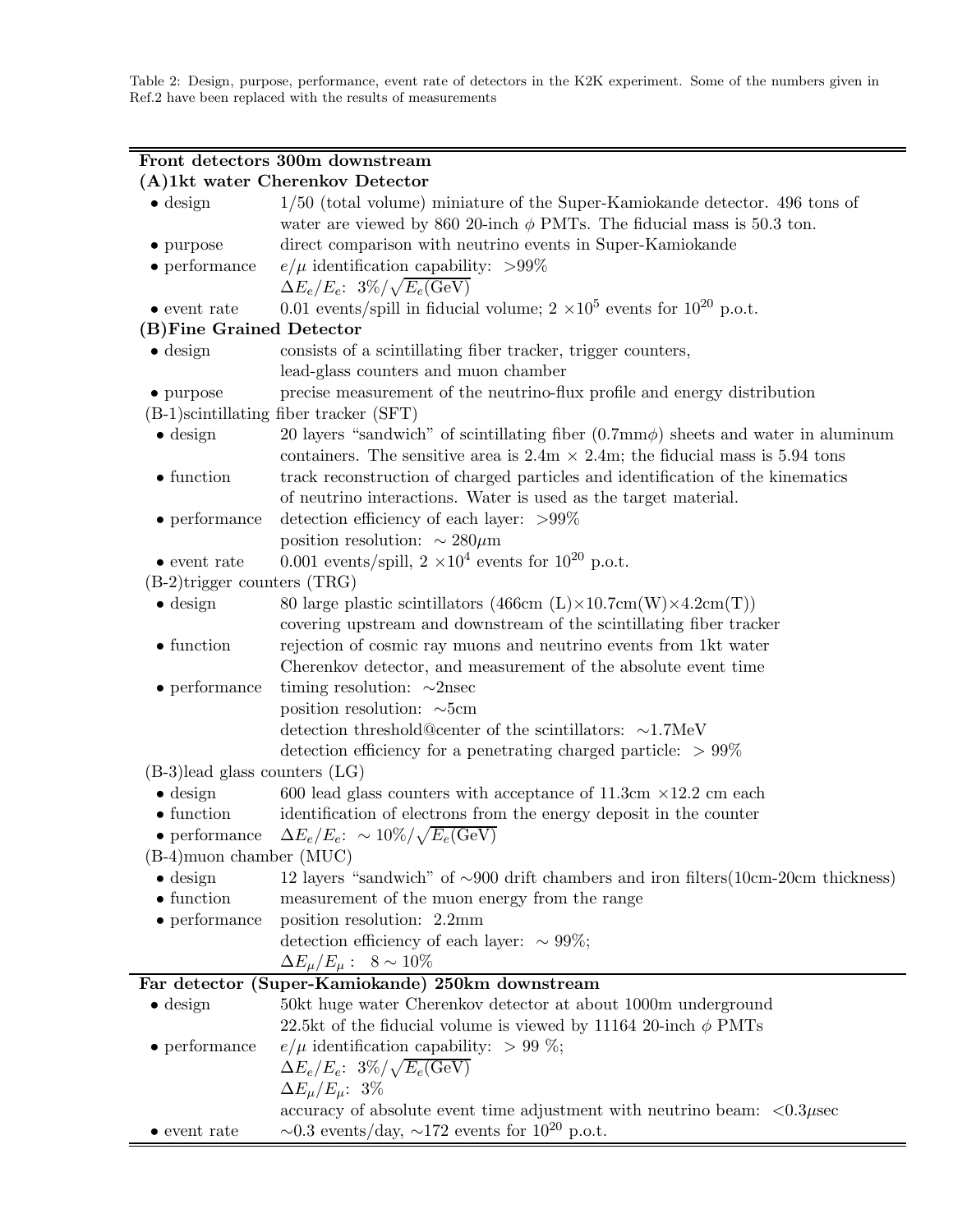#### 4 Present status of data analysis

Strategies concerning oscillation searches at K2K are summarized as follows. The  $\nu_{\mu} \leftrightarrow \nu_{\tau}$  oscillation can be examined by a disappearance of neutrino events in SK because the energy of the neutrino beam is smaller than the  $\tau$  production threshold. To recognize a reduction of neutrino events efficiently, expected event number without oscillation must be accurately estimated using the observed event numbers in the front detectors.

In addition, the neutrino energy spectrum in SK should be distorted in the case of oscillation because the oscillation probability depends on the energy of the neutrinos. Therefore, the expected neutrino energy spectrum for no oscillation must be calculated from an extrapolation of the spectrum in the front detectors.

An examination of the  $\nu_e \leftrightarrow \nu_\mu$  oscillation is an appearance search. A possible excess of electron neutrino events in SK is direct evidence of the  $\nu_e \leftrightarrow \nu_\mu$  oscillation, because the beam from KEK is almost pure muon neutrinos in the case of no oscillation, and because the particle identification capability in SK has already been proved to be excellent.<sup>[6](#page-7-0),[21](#page-7-0)</sup> In order to attain a better oscillation sensitivity, the fraction of electron neutrinos in the original neutrino beam, which is estimated to be about 1% from a Monte-Carlo simulation, must be experimentally measured as precisely as possible. Therefore, the  $\nu_e/\nu_\mu$  ratio observed in the front detectors is a key point of the  $\nu_e \leftrightarrow \nu_\mu$  oscillation analysis.

The following three subsections discuss the present status of the front detector analysis along these three strategies, i.e. (1)absolute event number, (2)shape of the neutrino energy spectrum, and  $(3)\nu_e/\nu_\mu$  ratio. At present, those studies are impossible in SK because the statistics is not sufficient.

#### 4.1 absolute event numbers

The expected event numbers in SK  $(N_{exp}^{SK})$  are calculated based on the observed event numbers in the front detectors, and extrapolation of the front detector to SK.  $N_{exp}^{SK}$  is written as

$$
N_{exp}^{SK} = \frac{N_{obs}^{FD} \times N_{cal}^{SK}}{N_{cal}^{FD}},
$$

where  $N_{obs}^{FD}$  is the observed event numbers in the front detectors;  $N_{cal}^{SK}$  and  $N_{cal}^{FD}$  are the calculated event numbers in SK and the front detectors, respectively, using the same simulation program. We employed neutrino interactions in 50.3 tons fiducial volume of 1KT for  $N_{obs}^{FD}$  and  $N_{cal}^{FD}$ . In addition, neutrino interactions in the scintillating fiber tracker<sup>[22](#page-7-0)</sup> and the muon chamber were also used to examine the consistency between the observations in the front detectors. The results are summarized in Table 3.  $N_{obs}^{FD}/N_{cal}^{FD}$ , which shows an agreement of observed event number with the simulation, is found to be  $0.84 \sim 0.85$  for three independent observations, and is consistent with each other.

The expected event number in SK is calculated to be  $12.3^{+1.7}_{-1.9}$  in 22.5ktons of the fiducial volume, and ∼31 events in the total volume. Although the observed event numbers, 3 in fiducial volume and 12 in the total volume, are considerably smaller than the expectations, nothing can be concluded about the neutrino oscillation at this stage because of poor statistics.

Table 3: Summary of the absolute event number calculation. The event numbers in the total volume in SK means events in inner counter, outer counter, and interactions in the surrounding rock. The error for all volume is still under study.

| detector                    | Fiducial               | Event  | $N_{obs}^{FD}/N_{cal}^{FD}$ | Event numbers in SK  |              |
|-----------------------------|------------------------|--------|-----------------------------|----------------------|--------------|
|                             | $(\text{ton})$<br>mass | number |                             | (fid. vol.)          | (total vol.) |
| 1kt water Cherenkov         | 50.3                   | 17672  | $0.84 \pm 0.08$             | $12.3^{+1.7}_{-1.9}$ | $\sim 31$    |
| Scintillating fiber tracker | 5.94                   | 662    | $0.85_{-0.09}^{+0.08}$      |                      |              |
| muon chamber                | 445                    | 56062  | $0.85 \pm 0.11$             |                      |              |
| Super-Kamiokande data       |                        |        |                             |                      |              |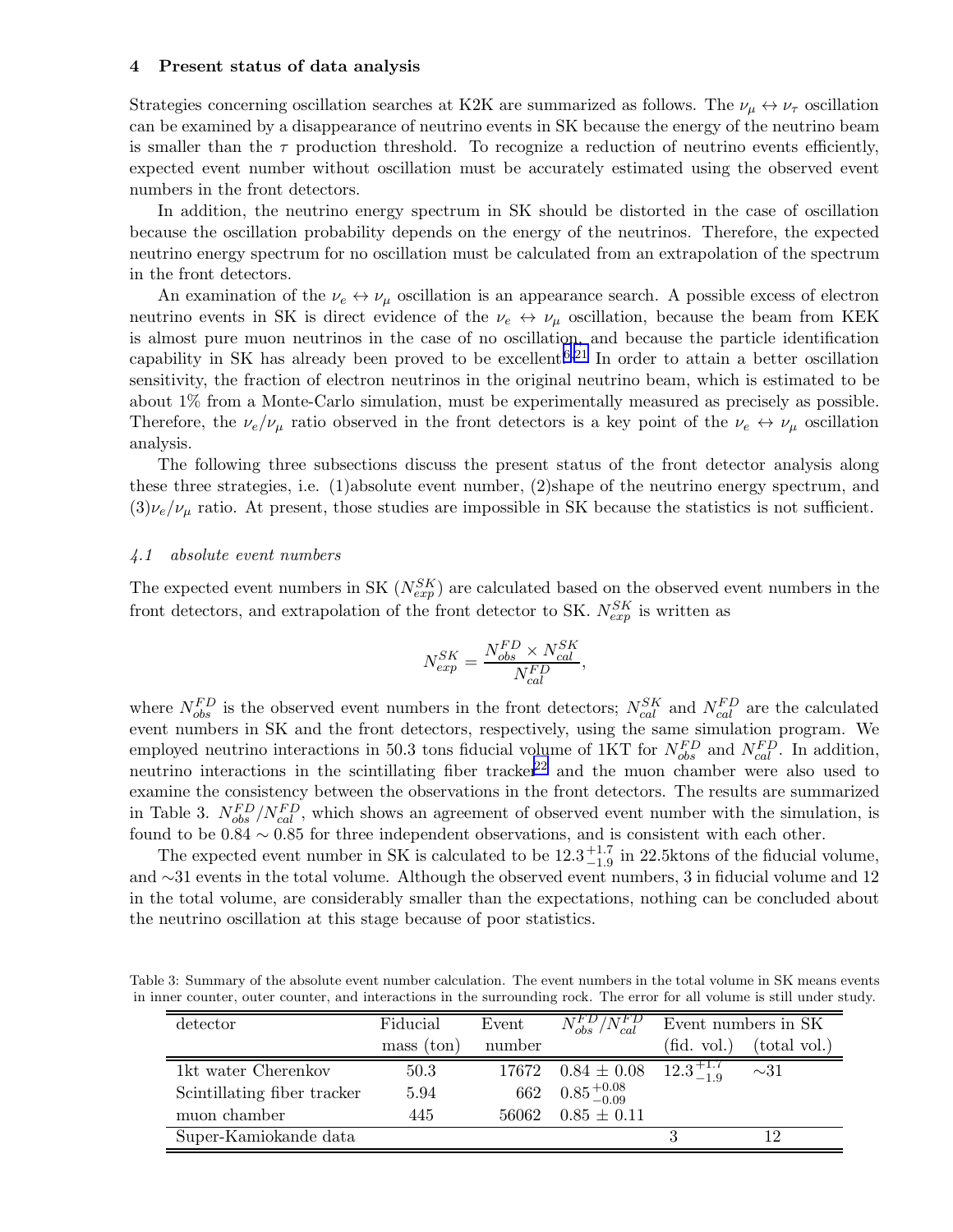

Figure 3: (a)Moun energy spectrum obtained from the Fine-Grained detector. The expectation from the neutrino flux simulation is also shown. (b)Expected neutrino energy spectrum in Super-Kamiokande. The spectra for the given oscillation parameters are also shown in dashed line ( $\Delta m^2 = 0.01$ eV<sup>2</sup> and sin<sup>2</sup>  $2\theta = 1$ ) and dotted line ( $\Delta m^2 = 0.005$ eV<sup>2</sup> and  $\sin^2 2\theta = 1$ ). The shape of the energy spectrum in the case of oscillation is obviously distinguishable with the spectrum for no oscillation.

#### 4.2 neutrino energy spectrum

To determine the neutrino energy spectrum, quasi-elastic interactions of muon neutrinos,  $\nu_{\mu}N \to \mu N'$ , in the scintillating fiber tracker are employed. This is because most of the neutrino energy is transfered to the muons in quasi-elastic interactions, and the muon energy can be measured from the range in the muon chamber. The neutrino energy can be directly calculated from the muon energy with a small correction related to the scattering angle of the muon. It should also be noted that quasi-elastic scatterings are detected as single ring events in SK, and can be easily analyzed.

The muon energy distribution for quasi-elastic interactions in the scintillating fiber tracker is shown in Fig.3-(a) along with expectations from a Monte-Carlo simulation. For a comparison, the expected neutrino energy spectrum in SK is shown in Fig.3-(b) together with the spectrum for two sets of oscillation parameters,  $\Delta m^2 = 0.01$ eV<sup>2</sup> and  $\Delta m^2 = 0.005$ eV<sup>2</sup>. The shape of the muon energy spectrum in Fig.3-(a) agrees with the spectrum from a Monte-Carlo simulation, and is somehow correlated with the expected neutrino energy distribution shown in Fig.3-(b). However, a calculation of neutrino energy spectrum from the muon energy distribution, and its extrapolation to SK is still being studied.

## 4.3  $\nu_e/\nu_\mu$  ratio

The  $\nu_e/\nu_\mu$  ratio in the front detectors are independently measured using 1KT and FGD.

As reported in Ref. 21, the  $e/\mu$  identification analysis in water Cherenkov detectors employs a likelihood function which quantitatively evaluates the agreement of the Cherenkov ring patterns with electrons and with muons. The likelihood distribution for the neutrino beam obtained in the 1KT is shown in Fig.4-(a) together with an expectation from a Monte-Carlo simulation. The likelihood distribution for atmospheric neutrino interactions obtained by SK is shown in Fig.4-(b) for a comparison. In Fig.4-(b), two peaks corresponding to electron neutrinos and muon neutrinos can be clearly distinguished. On the other hand, in Fig.4-(a), most of the Cherenkov ring patterns are judged to be muons, and the agreement with the distribution for a Monte-Carlo simulation is excellent. Although the  $\nu_e/\nu_\mu$  ratio experimentally obtained in 1KT is found to be as small as the Monte-Carlo expectation, the numerical results are still being analyzed.

The identification of an electron neutrino event in the FGD uses the response of each detector component for electrons and muons. A typical muon neutrino event and an electron neutrino event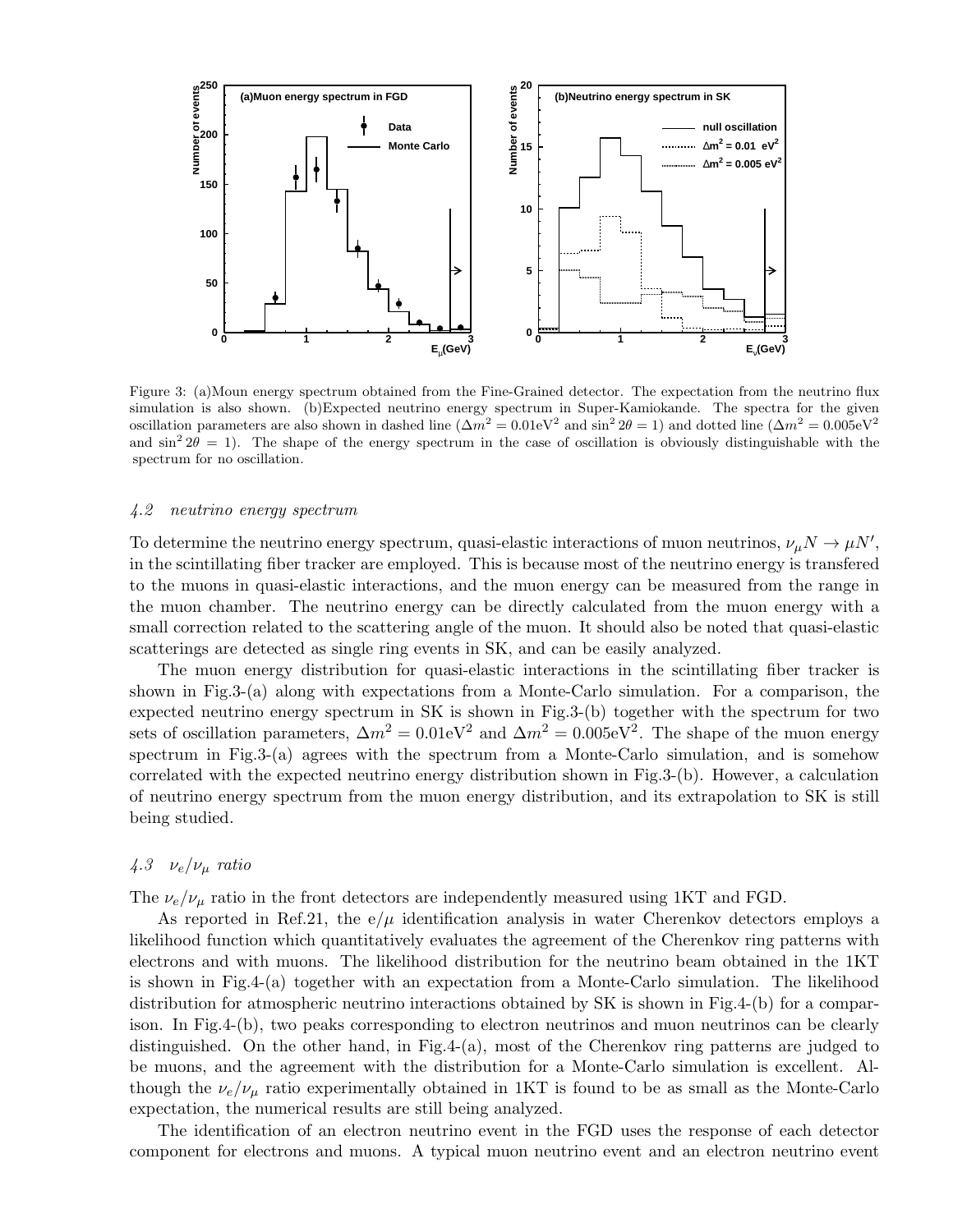

Figure 4: Particle identification likelihood distribution for (a)neutrino beam measured by the 1KT, and for (b)atmospheric neutrino obtained by SK. If the likelihood is positive (negative), the event is judged as a muon (an electron). The expectation from Monte Carlo simulations are also shown.

are shown in Fig.5-(a) and Fig.5-(b), respectively. In Fig.5-(a), a muon is generated in the water target of the scintillating fiber tracker, and produces a clear and long single muon track. The muon penetrates the trigger counters and the lead-glass counters, and is stopped in the middle of the muon chamber. In Fig.5-(b), on the other hand, the electron produces an electromagnetic shower in the scintillating fiber tracker; three charged particles are generated as shown in the expanded view of Fig.5-(b). These charged particles lose all of their energies in the lead glass counters by producing a further electromagnetic shower. No particles escape from the lead-glass counters. Considering these



Figure 5: (a)Typical muon neutrino event, and (b)an electron neutrino event in FGD. Expanded views of the scintillating fiber tracker are also shown at the bottom.